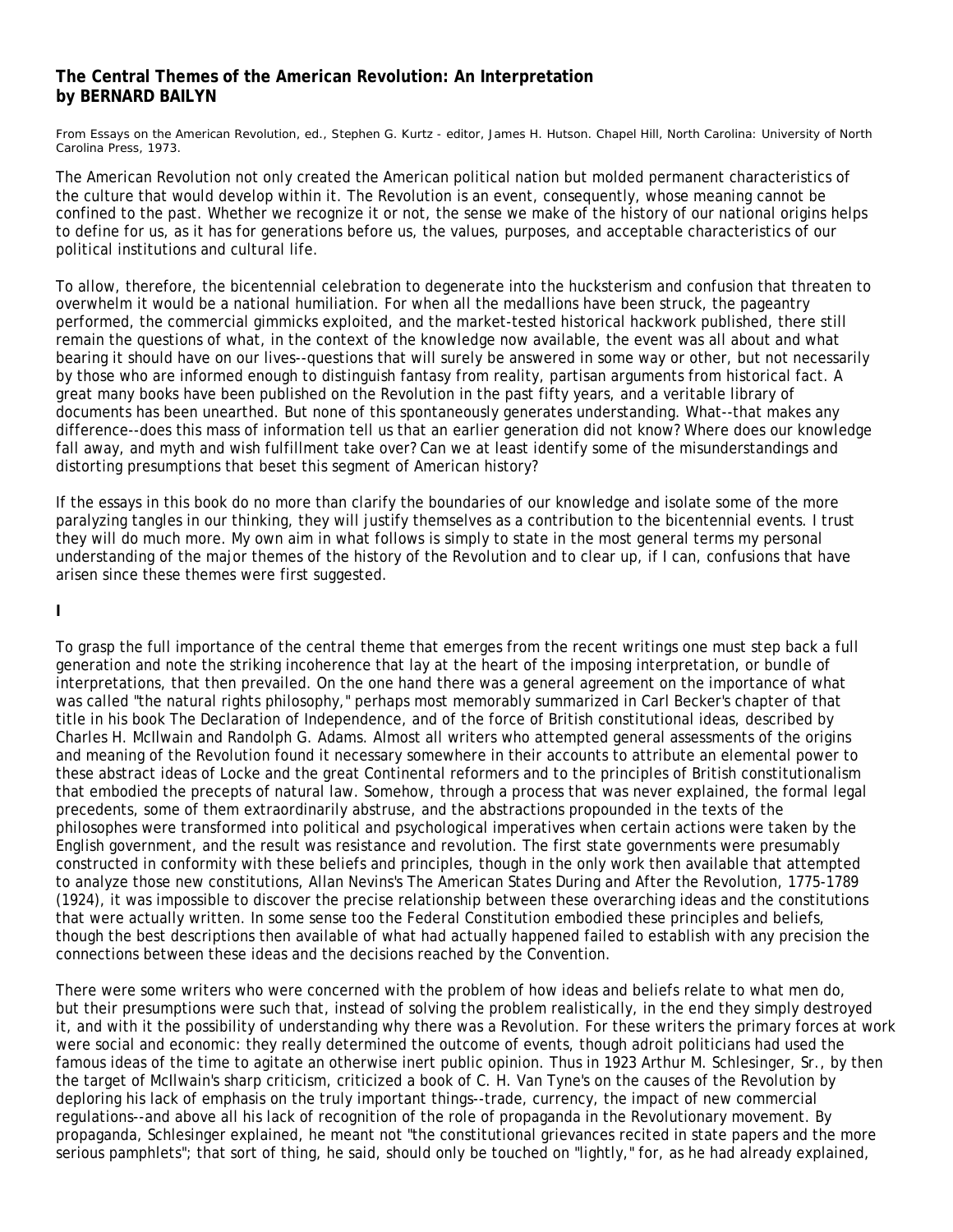"the popular view of the Revolution as a great forensic controversy over abstract governmental rights will not bear close scrutiny." It was a mistake to believe "that pamphlets were more potent in shaping colonial opinion than the newspapers." Pamphlets contained sustained arguments, appeals to reason, logic, principles, and intellectual coherence, while what really mattered were "the appeals to passion and prejudice to be found in broadsides, bits of popular doggerel, patriotic songs, caricatures, newspapers, slogans, emblems, etc. 1

Now what is centrally important in this is not the surface contradiction between, on the one hand, a belief in the force of abstruse points of constitutional law and of natural-rights principles and, on the other, the systematic exclusion of ideas and beliefs from an effective role in affairs except as propagandistic weapons. More important are the differing presumptions upon which the two viewpoints rested. The students of constitutional law and Enlightenment ideas assumed that the force of beliefs and ideas is somehow related to their cogency, to the quality of the argumentation that supported them, or to the universality of their appeal. The other writers made the quite opposite assumption that, because they could not see how abstract ideas, reason, belief, indeed the whole realm of intellection and conviction, could constitute motives, such elements could not in themselves influence events at all and therefore in themselves could explain nothing about what actually happened and why. Ultimately they assumed, though they did not discuss the point, that there is only self-interest, and self-interest in turn is shaped by the social and economic forces that determine the external character of people's lives.

All of this--which first became clear in a few key books that appeared almost simultaneously fifty years ago 2 -- is worth recalling because it provides the proper perspective within which to understand the central themes of recent writings on the origins and meaning of the Revolution. For we have come to understand the errors of both of these approaches of the 1920s, which have shaped all subsequent writing on the subject until our own time, and thereby found the way forward, I believe, to a more satisfactory view of the Revolution and of its bearing on the subsequent course of American history.

We know now that Enlightenment ideas, while they form the deep background and give a general coloration to the liberal beliefs of the time, were not the ideas that directly shaped Americans' responses to particular events or guided the specific reforms they undertook, nor were they perceived in the American colonies in quite the same way they were perceived elsewhere. And we know too that the abstruse points of constitutional law that so engaged the mind of John Adams and the other high-level polemicists did not determine the outcome one way or another; they did not in themselves compel allegiance to the American cause or lead people to rebel against the constituted authorities. In the foreground of people's minds was a whole world of more immediate, more commonplace, and more compelling ideas, and they related to behavior in a way the writers of the twenties could not have conceived.

These ideas, compelling because they were part of an elaborate map of social reality, part of a pattern that made life comprehensible, have a long derivation, and though drawn indirectly from the whole of European political culture, they are directly the products of a series of creative moments in British political and cultural life. The starting point was the struggle between king and Commons in the early seventeenth century, which secured the rule of law and the principle of the consent of the governed expressed through representative institutions as necessities for legitimate governance. But though these principles remained fundamental in the pattern of British liberal thought and though the seventeenth-century ideas of consent and of parliamentary privilege were drawn on repeatedly in the Eighteenth century by colonial assemblies seeking the legislative autonomy of the House of Commons, it is wrong to think of these early seventeenth-century ideas as the effective doctrines of eighteenth century American politics or of the American Revolution. These ideas were overlaid with an array of new conceptions and concerns later in the seventeenth century, in the score of years surrounding the Exclusion Crisis, 1679 to 1681, that gave them much of what to the eighteenth century was their modern tone and that transformed them, in the context of the 1770s, into precepts of rebellion. These few years of desperate struggle over the effort to exclude the future James II from the succession to the throne saw not merely the drafting of Locke's two treatises on government, which to later generations would appear to summarize the whole of English liberal thought before Bentham and Mill, but also the forging of clusters of much more specific ideas on the nature of political freedom and on its social preconditions, illustrated by a fresh view of English history proving the ancient lineage of the liberal state and by a vivid portrayal of the destructive political effect of corruption. And everywhere in this late seventeenth century world of ideas there was fear -- fear that a free condition of life was a precarious thing, ever beset by power-hungry, corrupt enemies who would destroy it.

Almost -- but not quite -- all of the ideas and beliefs that shaped the American Revolutionary mind can be found in the voluminous writings of the Exclusion Crisis and in the literature of the Glorious Revolution that in effect brought that upheaval to a peaceful conclusion. There remains still another decisive moment in the shaping of the Revolutionary mind. The terms of settlement of the Glorious Revolution, based on a broad consensus in English public life, forced the extremists of left and right to the margins of English politics, where they remained, after the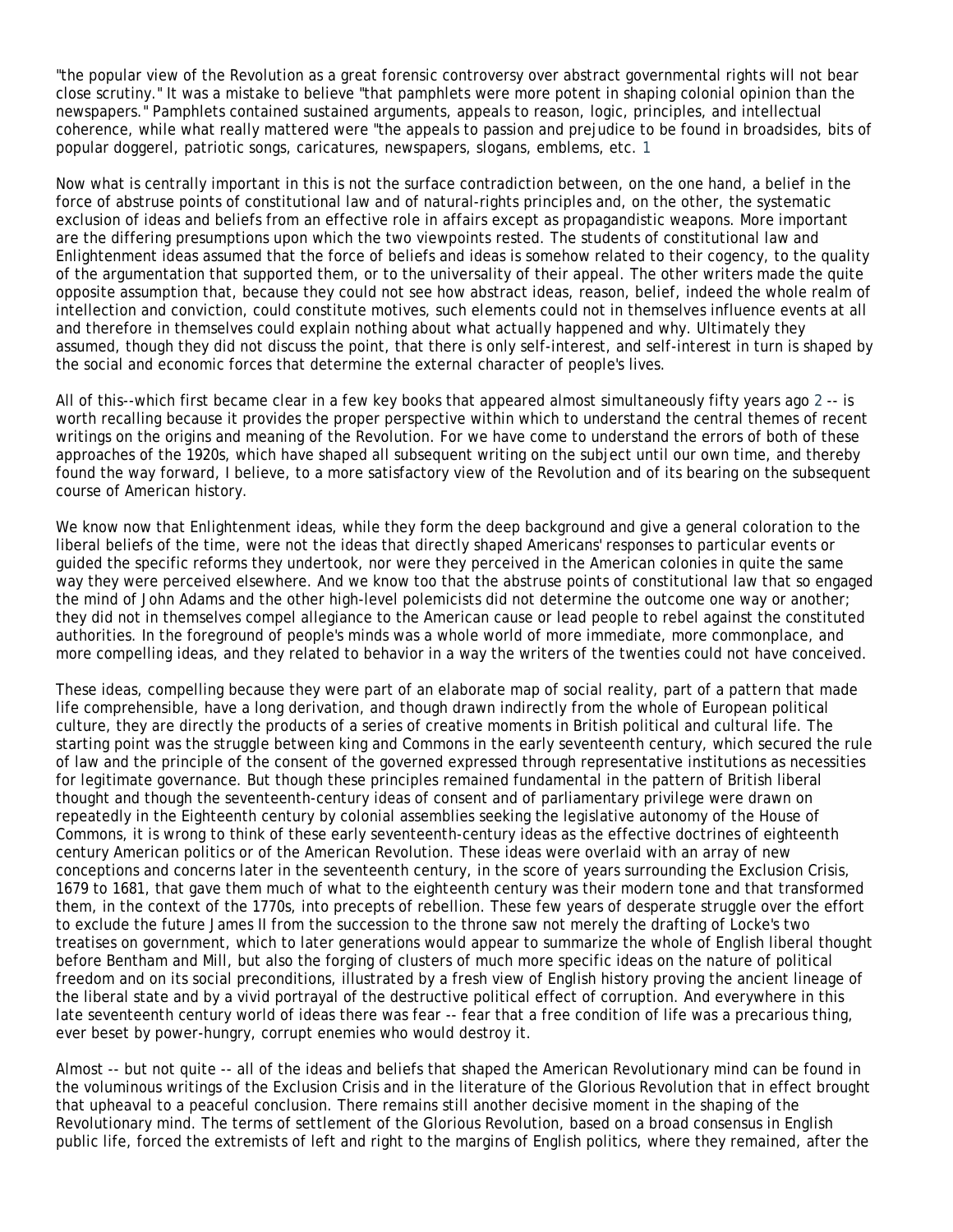rocketing instability of the reigns of William III and Anne, to form the shrill and articulate opposition to the government of that fantastically successful political operator, Robert Walpole. It was here, in the writings of the early eighteenth-century opposition of both left and right – the left carrying forward with embellishments most of the radical notions of the seventeenth century, the right nourishing a nostalgia for a half-mythical rural world of stable hierarchical relations, but the two converging from these opposite poles to blast the bloated Leviathan of government they saw developing before them -- it was in this populist cry against what appeared to be a swelling financial-governmental complex fat with corruption, complaisant and power-engrossing -- in this shrill alarm of alienated intellectuals, outraged moralists, and frustrated politicians, that English liberal thought took on the forms that would most specifically determine the outbreak and character of the American Revolution and that thereafter in vital respects would shape the course of American history.

These notions, ultimately derived, as I have suggested, from the early seventeenth century, fundamentally redeveloped in the Exclusion Crisis, but now in the early eighteenth century given definitive shape by the political opposition, had great power; they carried great conviction; and they fitted neatly the peculiar circumstances of American political life. Bearing into the new, modern age of Walpole the traditional anti-statist convictions of seventeenth-century liberalism, the opposition's program was yet distinct in its insistence that all power -- royal or plebiscitarian, autocratic or democratic -- was evil: necessary, no doubt, for ordered life, but evil nevertheless in the threat it would always pose to the progress of liberty. The opposition's claims were distinct too in their insistence that the primary wielders of power must be kept apart, sealed off from collusive contact with each other in institutions defined by the principles of "mixed" government. And they were distinct, finally, in their heightened emphasis on the dangers of corruption -- the corruption of massed wealth, the corruption of luxury, the corruption of indolence and moral obtuseness, all of which threatened to destroy the free British constitution.

To Americans in distant provinces, faced with local governments that seemed at times to violate the basic precepts of political freedom; ultimately governed not by visible human beings they could acknowledge as natural leaders but by an unseen, capricious, unmanageable, but fortunately quite benignly neglectful sovereign; and bred into an intensely Protestant culture whose deep-lying moralism was repeatedly stirred by waves of evangelical fervor -- to such people, all of this made the most profound kind of sense, and it shaped the colonists' political awareness in a hundred different ways. Repeatedly through the middle years of the eighteenth century factional leaders responded to local crises by invoking these ideas -- not testing their limits or probing their implications, not even applying them systematically, and with little sense that they might serve one segment of political society more than another, but drawing on them almost casually, and repeatedly, when it seemed appropriate in attacking the power of the state. Then, in the 1760s and 1770s, when the colonists believed themselves faced, not as heretofore with local threats generated by the ambitions of inherently unstable factions, but with an organized pan-Atlantic effort of highly placed autocrats to profit by reducing the free way of life the colonists had known -- a "design" set on foot by manipulators of the colossus "at home" -- they were led by the force of these ideas, now integrated as they had not been before and powerfully reinforced by Continental writings on the laws of nature and of nations and by the latest formulations of the English radicals, into resistance and revolution.

The noble ideas of the Enlightenment and the abstracted details of constitutional law were everywhere present in the responses of the colonists, but they do not form the immediate, instrumental grasp of their minds. They do not explain the triggering of the insurrection. That is explicable only in terms of that elaborate pattern of middle-level beliefs and ideas that formed for these colonial Britishers the map of social and political reality -- a map, originally formed within early seventeenth-century English libertarianism, fundamentally reshaped during and just after the Exclusion Crisis, modernized for the eighteenth century by the political opposition, the alienated intelligentsia, and the vigilant moralists of Walpole's time, and diffused by an intricate process of cultural dissemination throughout the political culture of the American colonies.

## **PAY SPECIAL ATTENTION TO THE SECTION -- BEGIN**

But how, precisely, did these notions relate to political behavior? How facile and how unreal were our predecessors' unexamined assumptions either, on the one hand, that formal discourse and articulated belief bear directly on political processes or, on the other hand, that ideas are only epiphenomenal, superstructural, not the shapers of events but their rationalizations, and effectual only when wielded by propagandists whose professions are different from their true intent and whose aim is to manipulate the minds and so direct the actions of ignorant and suggestible masses. Both views are wrong, both lead to hopeless confusion in interpreting an event like the Revolution. But both are resolvable into the concept of **"ideology,"** which draws formal discourse into those "maps of problematic social reality," those shifting patterns of values, attitudes, hopes, fears, and opinions through which people perceive the world and by which they are led to impose themselves upon it. Formal discourse--the contents of the innumerable essays, sermons, pamphlets, and state papers of the Revolutionary period--is indeed powerful in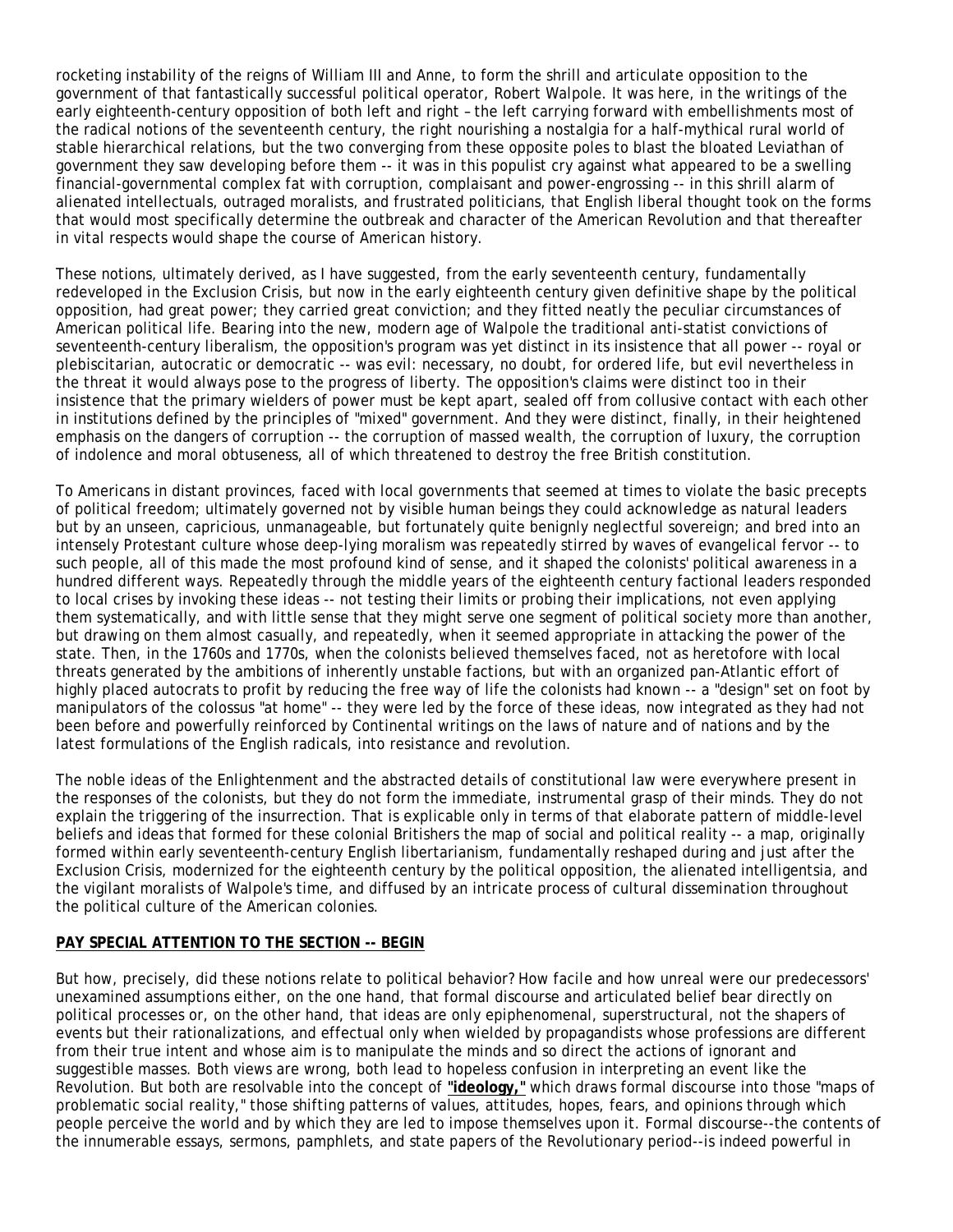politics and profoundly significant as historical documentation, but not because in some simple sense it constitutes motives or is a form of weaponry. Formal discourse becomes politically powerful when it becomes ideology: when it articulates and fuses into effective formulations opinions and attitudes that are otherwise too scattered and vague to be acted upon; when it mobilizes a general mood, "a set of disconnected, unrealized private emotions," into "a public possession, a social fact"; when it crystallizes otherwise inchoate social and political discontent and thereby shapes what is otherwise instinctive and directs it to attainable goals; when it clarifies, symbolizes, and elevates to structured consciousness the mingled urges that stir within us. 3 But its power is not autonomous. It can only formulate, reshape, and direct forward moods, attitudes, ideas, and aspirations that in some form, however crude or incomplete, already exist.

It is in these terms that ideas--not the disembodied abstractions of the philosophes or the formal arguments of the constitutional lawyers, but the complex and integrated set of values, beliefs, attitudes, and responses that had evolved through a century and a half of Anglo-American history and that achieved a new level of coherence and force in the polemics that followed the Stamp Act--may be understood to have lain at the heart of the Revolutionary outbreak and to have shaped its outcome and consequences. The colonists--habituated to respond vigorously to acts of arbitrary rule; convinced that the existence of liberty was precarious even in the loosely governed provinces of the British-American world and ever beset by its enemies; more uncertain than ever of what the intricate shufflings in the distant corridors of power in England portended; and ever fearful that England's growing corruption would destroy its capacity to resist the aggressions of ruthless power seekers--saw behind the actions of the English ministry that threw off the delicate balance of Anglo-American politics and that threatened to impose arbitrary power in America not merely misgovernment and not merely insensitivity to the reality of life in the British overseas provinces but a deliberate design to destroy the constitutional safeguards of liberty, which only concerted resistance--violent resistance if necessary--could effectively oppose. Within the ideological context of the time and in communities whose overall political structure was fragile and prone to conflict and breakdown and in which direct, "mob" action against obnoxious authorities was familiar, forceful resistance became for many psychologically imperative, as did the generation-long effort that followed to build still stronger bastions against the inevitable aggressions of power.

The outbreak of the Revolution was not the result of social discontent, or of economic disturbances, or of rising misery, or of those mysterious social strains that seem to beguile the imaginations of historians straining to find peculiar predispositions to upheaval. Nor was there a transformation of mob behavior or of the lives of the "inarticulate" in the preRevolutionary years that accounts for the disruption of Anglo-American politics. The rebellion took place in a basically prosperous if temporarily disordered economy and in communities whose effective social distances (despite the successful revival of a few commercialized "feudal" proprietorships) remained narrow enough and whose mobility, however marginally it may have slowed from earlier days, was still high enough to absorb most group discontents. Nor was it the consequence simply of the maturing of the economy and the desires of American businessmen for greater economic autonomy, or of the inevitable growth of infant institutions and communities to the point where challenges to the parental authority became inescapable: neither economies nor institutions nor communities are doomed to grow through phases of oedipal conflict. There was good sense in the expectation occasionally heard in the eighteenth century that American institutions in a century's time would gradually grow apart from England's as they matured, peacefully attenuating until the connection became mere friendly cooperation. American resistance in the 1760s and 1770s was a response to acts of power deemed arbitrary, degrading, and uncontrollable--a response, in itself objectively reasonable, that was inflamed to the point of explosion by ideological currents generating fears everywhere in America that irresponsible and self-seeking adventurers--what the twentieth century would call political gangsters--had gained the power of the English government and were turning first, for reasons that were variously explained, to that Rhineland of their aggressions, the colonies.

Inflamed sensibilities--exaggerated distrust and fear--surrounded the hard core of the Anglo-American conflict and gave it distinctive shape. These perceptions and anxieties made accommodation at first difficult and then impossible. By 1773 there was a widespread suspicion, primarily in New England but elsewhere as well, that the source of the conflict could be traced to actions taken by Gov. Thomas Hutchinson of Massachusetts and a few of his colleagues in office. This long-respected scion of four generations of enterprising New England leaders, it was believed, had deliberately misinformed the British ministry on the intentions and opinions of the colonists in order to advance his personal interests with the venal gang in Whitehall. Conversely, Hutchinson himself and most of the ministry believed that a clique of ruthless colonial demagogues headquartered in Boston was deliberately misinforming the American populace on the ministry's intentions in order to advance their own interests. Perhaps only Benjamin Franklin, who loved England, though somewhat despairingly, and who yet knew himself to be the embodiment to all the world of the hopes and possibilities of America, fully understood not only the substantive issues on both sides of the controversy but also the haze of misunderstandings that surrounded it. Believing-since he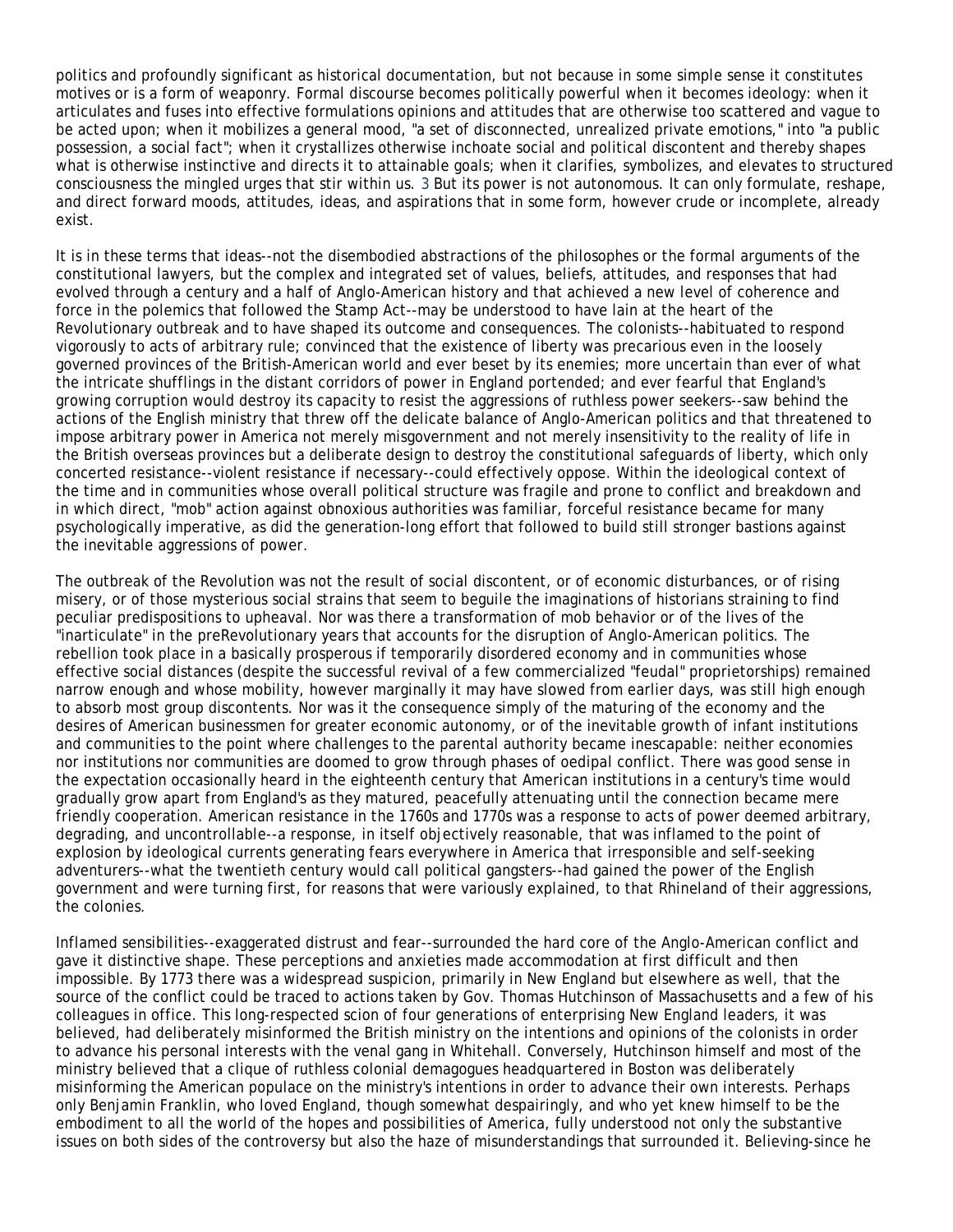was no ideologue himself--that given sufficient time America's natural wealth and power would make its claims to British rights irresistible, he attempted, in one of the most revealing and consequential episodes of the early 1770s, to head off the approaching struggle by manipulating popular fears for what he took to be the general good. By arranging for the circulation of certain of Hutchinson's private letters of the late 1760s, he publicly documented the general suspicions of the governor's "deliberate misrepresentations" and, in thus pinning the blame for the conflict on Hutchinson, sought to exonerate the ministry and gain time for fresh approaches to reconciliation. But though Franklin's calculations were in this as in everything careful and sharp, he failed, in his happy expatriation in England, to gauge correctly the intensity of the political and moral passions of the majority of his countrymen. The publication of Hutchinson's letters, bound, in the circumstance, to be considered incriminating, far from easing the conflict, in fact intensified it, for the "revelation" gave visible, human, and dramatic form to what previously had only been general, vague, and disputable surmises; it "proved" to an outraged public that purpose, not ignorance, neglect, or miscalculation, lay behind the actions of the British government and that reconciliation was therefore unlikely. Only Franklin, characteristically, landed on his feet: while the publication of Hutchinson's letters destroyed the Massachusetts governor and intensified the growing conflict, it helped transform the hitherto ambiguous Pennsylvanian into a popular Revolutionary hero.

All of which, as an explanation of the primary cause of the Revolution, is no more "intellectual" or "idealist" or "neowhig" than locating the origins of World War II in the fear and hatred of Nazism. It does not minimize the longterm background of the conflict but presumes it; it does not drain the Revolution of its internal social struggles, its sectional divisions, and its violence; it does not minimize the social and political changes that the Revolution created; it does not deny --indeed it alone explains--the upsurge of reformist zeal that is so central a part of the Revolution; nor does it rob the military struggle of its importance. It merely explains why at a particular time the colonists rebelled and establishes the point of departure for the constructive efforts that followed.

## **PAY SPECIAL ATTENTION TO THIS SECTION -- END**

### **II**

Such, in my view at least, is the central theme of the origins of the Revolution. But this is, of course, only a beginning of an understanding of the meaning of the Revolution as a whole and of its role in shaping the course of American history. Yet seeing the origins of the Revolution this way makes it possible to approach that ultimate stage of maturity in historical interpretation where partisanship is left behind, where the historian can find an equal humanity in all the participants, the winners and the losers, where he can embrace the whole of the event, see it from all sides, mark out the latent limitations within which all the actors were obliged to act, and trace the influence of the event until it fades indistinguishably into the flow of history that succeeds it. It makes it possible, I believe, to understand the loyalists.

For a century and a half after the Revolution the loyalists' story was the subject of the fiercest and blindest partisanship that can be found anywhere in American historiography. The earliest patriotic chroniclers of the Revolution saw the loyalists as the worst of all enemies: traitors, betrayers of their own people and homeland. Just as they portrayed the Founding Fathers as flawless paragons commanding the almost universal allegiance of the population, so they saw the loyalists--those they could not simply ignore-as craven sycophants of a vicious oligarchy, parasites of the worst corruptions of the ancien régime, and they simply blasted them into oblivion. Conversely, Tory historians in England, followed in a modified way in our own time by certain of the more scholarly "imperialist" historians, saw the loyalists much as the loyalists saw themselves, as sensible embodiments of law and order and of a benign rule against which a deluded and hysterical mass, led by demagogues, threw themselves in a frenzy. In very recent years, it is true, the polemics have subsided, and the writing on the loyalists is more informative than it has ever been before, but this more objective writing is largely descriptive, often enumerative if not quantitative in its approach, and it fails to grasp the central interpretative problem that is posed by the lives of the loyalists. For if we are now able to see the peculiar patterns of fears, beliefs, attitudes, perceptions, and aspirations that underlay the Revolutionary movement, we have not yet made clear why any sensible and well-informed person could possibly have opposed the Revolution. And until that is done, until, that is, we also look deliberately from the point of view of the losers at what only later would appear to have been the progressive development, we will not understand what that development was all about; we will not understand the human reality against which the victors struggled, and hence we will not have the story whole or entirely comprehensible.

There are no obvious external characteristics of the loyalist group, aside from the natural fact that it contained many crown officeholders: a multitude of individual circumstances shaped the decisions that were made to remain loyal to England. Nor are the inner characteristics of this large group obvious. The loyalists were neither especially corrupt nor especially stupid nor especially closed to the possibilities of the future. Many of them, aside from the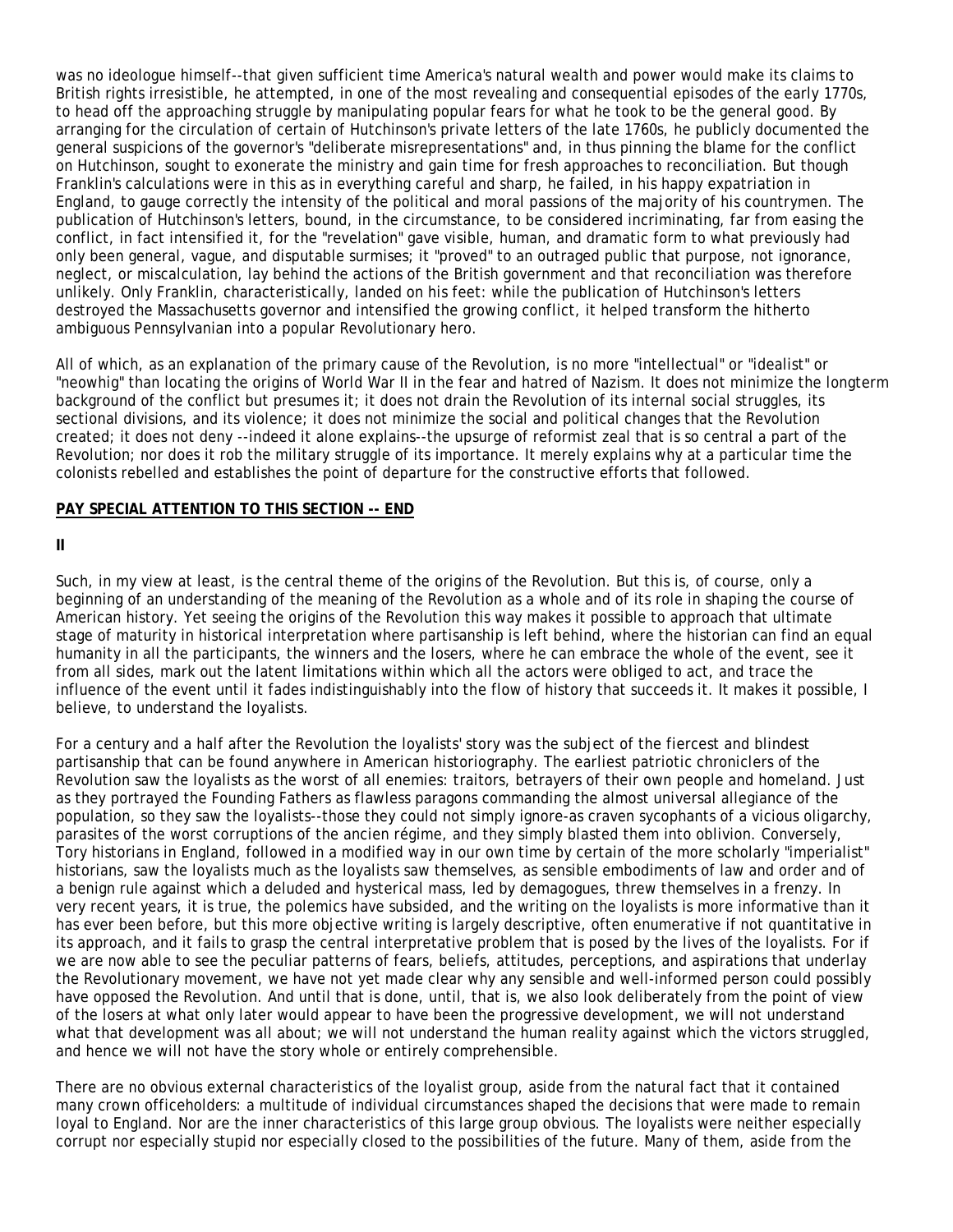one point in their politics, are indistinguishable from the many obscure "patriots" whose involvement with events was superficial and who simply drifted marginally one way instead of the other in response to immediate pressures. Yet within the loyalist group as a whole, and particularly within its leadership, there appears to have been an essential if rather elusive characteristic, or set of characteristics, that is distinctive and that, properly understood, illuminates the affirmative side of the Revolutionary movement that the loyalists resisted at such great cost. Committed to the moral as well as the political integrity of the Anglo-American system as it existed, the loyalists were insensitive to the moral basis of the protests that arose against it. Habituated for the most part to seek gains through an intricate and closely calibrated world of patronage and status, they did not respond to the aroused moral passion and the meliorative, optimistic, and idealist impulses that gripped the Revolutionaries' minds and that led them to condemn as corrupt and oppressive the whole system by which their world was governed. They did not sense the constrictions of the existing order, often because they lived so deeply within it, or the frustration it engendered in those who failed to gain the privileges it could bestow. They could find only persistent irrationality in the arguments of the discontented and hence wrote off all of their efforts as politically pathological. And in a limited sense they were right. For the Revolutionary leaders, in their effort somehow to control a world whose political logic was a product of the system it explained, groped for conceptions that could not exist within the received framework of political ideas. They drew on convictions that ran deeper than logic and mobilized sources of political and social energy that burst the boundaries of received political and social wisdom. All of this is reflected in the loyalists' hopeless efforts to come to terms with the developing Revolution. They were outplayed, overtaken, by-passed.

Loyal officials who had risen within the narrow and complex passages of the old political system could not govern a morally aroused populace; they could not assimilate these new forces into the old world they knew so well. Thus Thomas Hutchinson, in refusing to approve a bill of 1771 prohibiting the slave trade in Massachusetts, said he could not believe that the motives of the supporters of the bill were what they said they were, namely, "a scruple . . . of the lawfulness in a merely moral respect of so great a restraint of liberty"; after all, he wrote, technically in the eyes of Massachusetts law slaves were no worse off than servants bound "for a term of years exceeding the ordinary term of human life": they could not lawfully be executed by their masters, and it was even conceivable--though he admitted the point had never been determined--that they might own property. 4

Failing to carry the new, ideologically explosive politics with them by arguments and tactics that were familiar to them, failing often even to comprehend the nature of the forces that opposed them, and lacking both the means and the desire to control the turbulent communities by brute power, the loyalist leaders were forced to become devious simply to survive. Inevitably they appeared hypocritical, ultimately conspiratorial, though in fact most of them were neither. As the pressure mounted, their responses narrowed. Their ideas became progressively more rigid, their imagination more limited, until in the end they could only plead for civil order as an absolute end in itself, which not only ignored the sources of the conflict but appeared unavoidably to be self-serving. There is no better testimony to the newness of the forces that were shaping the Revolutionary movement than the failure of the loyalists to control them.

### **III**

Some such understanding of the loyalists must have a place in a general history of the Revolution consistent with what we now know of its origins. A further and perhaps more difficult challenge lies in interpreting within the same general theme the years that followed Independence and that culminate in the permanent construction of the national government. For the developments of those years are of a different order from those of the years that preceded Independence. The central and unifying themes shift; the approach that allowed one to understand the main events of the earlier years no longer serves for the later: a different kind of analysis and a different focus of attention are required.

The dominant fact of the earlier years had been the intensification of the ideological passions first ignited by the Stamp Act crisis and their final bursting into open insurrection. Thereafter the ideas, fears, and hopes that had first become decisive in the attacks on the British government were turned to positive uses in the framing of the first state constitutions, in the transforming of regressive social institutions that had been casually accepted in the ancien régime, and in directing Americans' efforts to new goals altogether: in education, in law, in religion, and in the distribution of land. But the Revolutionary spirit was changing as the original élan slowly filtered through the ordinary activities of life. The initial outburst, in which in some degree the majority of the colonists shared, could not be sustained, nor could the agreement on essentials that had brought together quite disparate groups. Passions cooled as ordinary life reasserted itself and cultural, sectional, and social differences, some of them newly created by the war and the displacement of the loyalists, became important. In the 1780s and 1790s the essential themes of American history became immensely more complicated than they had been in the years before 1776, and they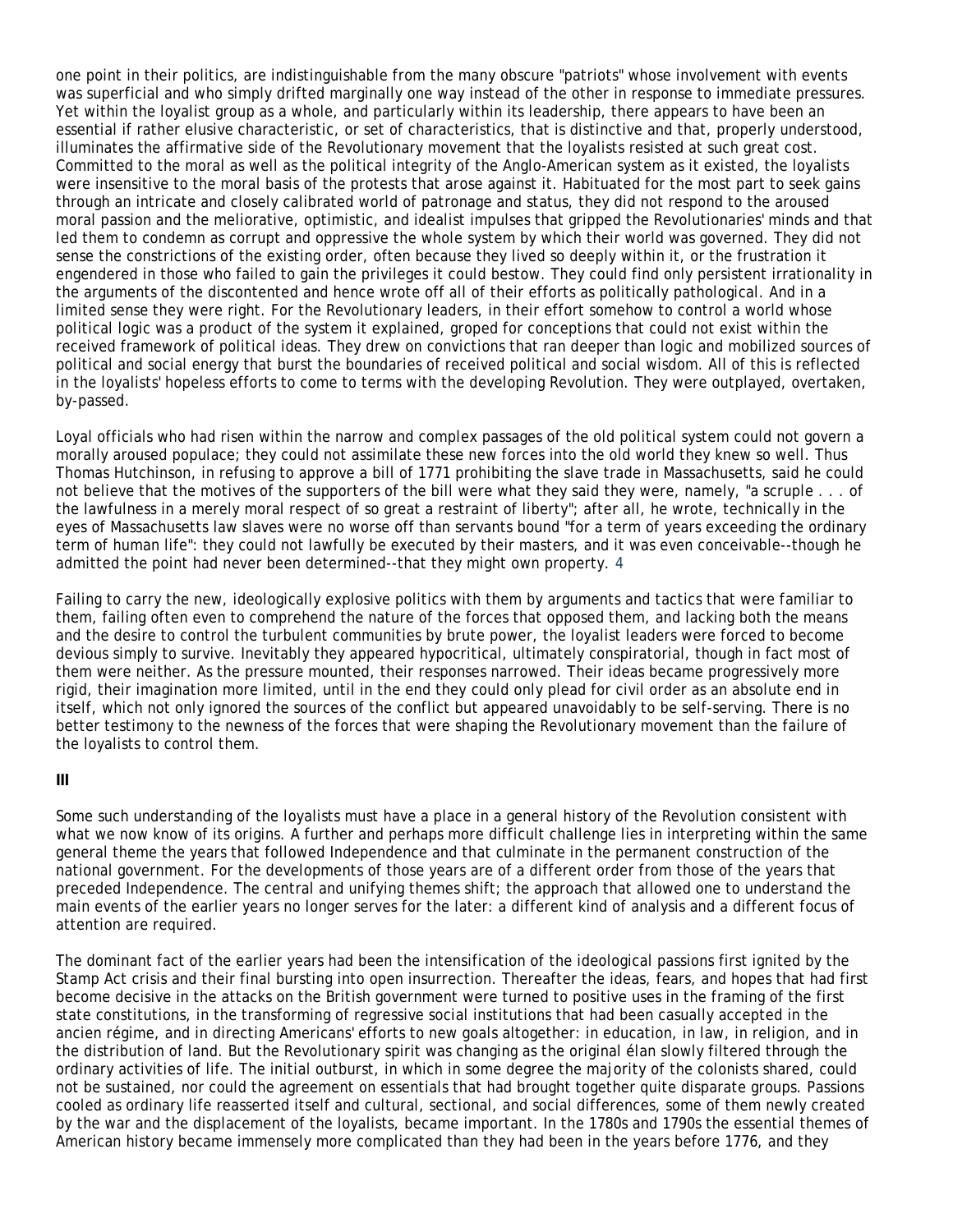cannot be understood in essentially ideological terms. The creation of the American republic in the period between 1776 and the end of Washington's administration is not a story primarily of developments in the inner lives of people's minds, beliefs, and sensibilities, nor is it simply the working out of the ideas and aims that had earlier accounted for the break with England. It is the product of a complicated interplay between the maturing of Revolutionary ideas and ideals and the involvements of everyday life--in politics, in business, and in the whole range of social activities.

A single characteristic of this later Revolutionary period predominates. Despite depressions, doubts, and fears for the future and despite the universal easing of ideological fervor, the general mood remained high through all of these years. There was a freshness and boldness in the tone of the eighties, a continuing belief that the world was still open, that young, energetic, daring, hopeful, imaginative men had taken charge and were drawing their power directly from the soil of the society they ruled and not from a distant, capricious, unmanageable sovereign. It was not simply that new forms of government were being devised. A new civilization, it was felt, a civilization whose origins could now be seen to have lain in the earliest years of settlement, was being created, free from the weight of the past, free from the corruption and inflexibility of the tangled old-regime whose toils had so encumbered Americans in the late colonial period. Some sense of this had existed before Independence, but unevenly, polemically, and without a generalized sanction. On a few rare occasions writers and preachers like Jonathan Mayhew had sketched a vision of future American grandeur; a sense of American separateness had begun to be felt and expressed and had been reinforced now and then from abroad; and in Congregational circles the sense of special mission that had gripped the minds of the Puritan settlers had in modified form persisted. But these had been scattered responses and expressions, constrained within the limits of a provincial culture that, like Scotland's, had centered in the distant and ancient complexity of London.

If the colonists in the 1760s had been a "youthful" people, their mood had surely belied it. Nothing so clearly documents the transforming effect of the Revolution as the elevation of spirit, the sense of enterprise and experimentation, that suddenly emerged with Independence and that may be found in every sphere of life in the earliest years of the new Republic. This expectant stretching and spirited, hopeful striving can be found in all the activities of men: in the brilliantly imaginative provisions made for opening up new lands in the West and for settling new governments within them--provisions that erased in one bold, cleansing stroke the whole sordid, corrupt, and ineffective mess that the English government had made of that problem; in the surge of people westward, hopefully risking security for new and quite unknown possibilities; in the vast outburst of commercial enterprise, spilling out into the once-restricted markets of the West Indies and Spanish America, out to the continent of Europe, to Alaska, to Russia, and even to China; in experimental finance and path-breaking forms of banking; in bold if not always successful diplomacy; and above all in continuing experiments in government ranging from the recasting of public institutions and of the forms for recruiting leaders to the separation of church and state, federal relations among states, and a new concept of citizenship. Far from the 1780s being a conservative or "counterrevolutionary" period that culminated in a Thermidor at Philadelphia and far from that decade being dominated by self-searching despair for the future of republican hopes, those years witnessed a vast release of American energies that swept forward into every corner of life. But in no simple way. The pattern is a complex one, in which ideological impulses move through the ordinary affairs of life, shape them, and are themselves reshaped by the pressures they meet.

In no area were these pressures more complex than in social organization. The background had been notably complex. For a century and a half conditions of life in these frontier communities had weakened the whole range of social reinforcements of traditional order; yet, with complicated variations, a quasi-traditional order had existed, as had traditional beliefs and expectations, most forcefully the sense that a proper social organization was hierarchical, with more or less clearly articulated levels of superiority and inferiority, respected both in principle and practice. The Revolution made changes in all of this, but not gross changes and not even immediately visible changes. There was no "leveling" of the social order and no outright destruction of familiar social institutions. "Democracy," in its modern form, was not created, in fact or theory, though the essential groundwork was laid. While the war, like so many wars before and since, transformed the economy and sped up mobility in significant ways, and while the displacement of the loyalists and the confiscation of much of their property created room at the top and sources of profit that had not existed before, no sweeping egalitarianism--in status, in wealth, or in power--was imposed. Newcomers to position and influence arrived more quickly and rose higher than they could have done earlier, but social distances remained much as before: narrow perhaps and rather easily bridgeable by European standards, but in local terms highly visible and palpably restrictive. And while the creation of new governments multiplied the available public offices and new men were everywhere seen in seats of power, and while the people as a whole were constitutionally involved in the processes of government as never before, sociopolitical elites whose origins went back a century persisted, apparently unaffected, in local communities, north and south.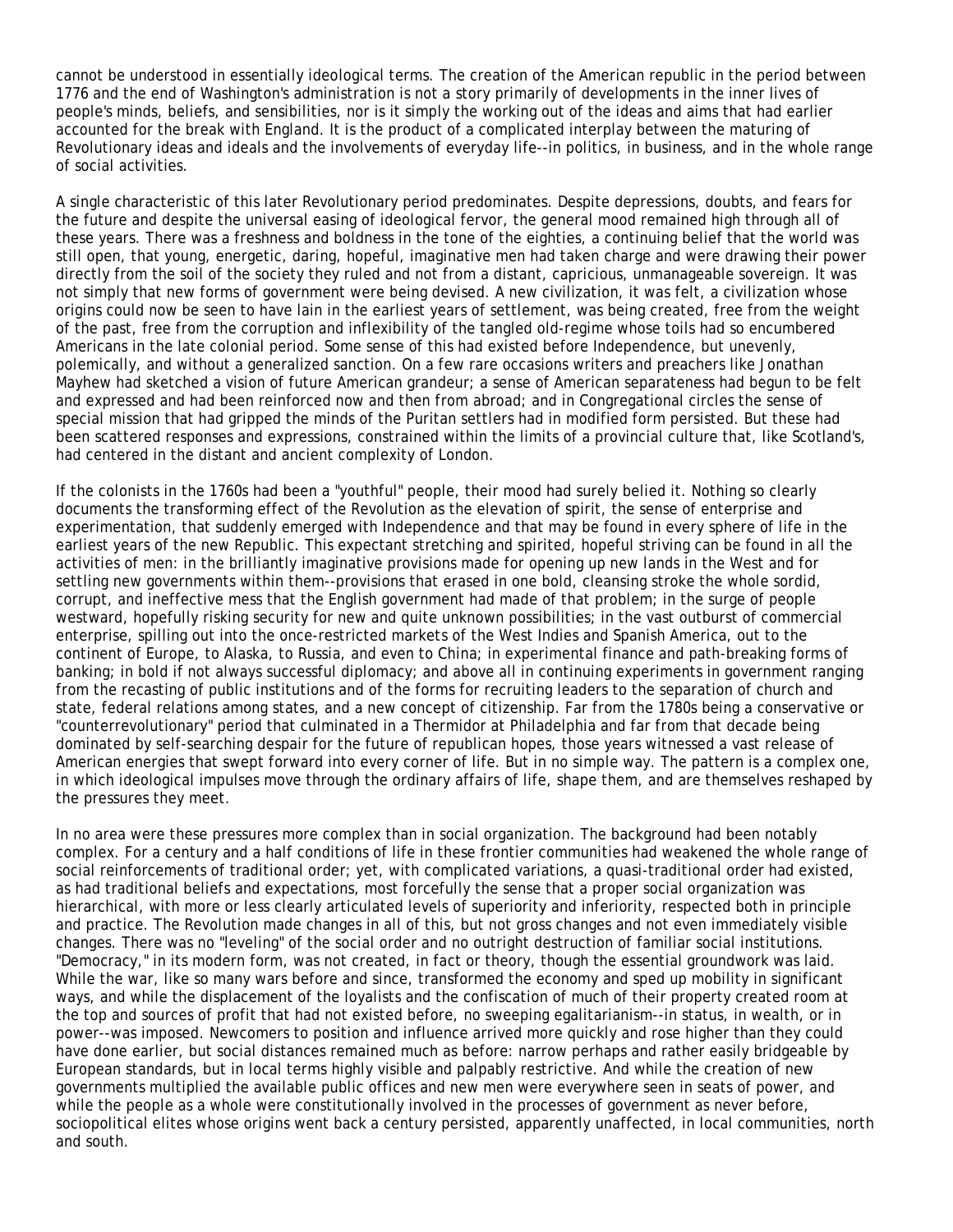And yet--everything was changing. The pressure of culturally sanctioned expectations had shifted to emphasize the status of the individual as against the community and the integrity of his rights as against those of the state. The quasitraditional society of the colonial period was not immediately destroyed, but the erosions that circumstance had made were not only multiplied, deepened, and broadened but ideologically reinforced as they had never been before. The effect upon a released society, developing economically, demographically, and institutionally at a fantastic rate, was transforming. The process of America's swift emergence as a distinctive society in the early nineteenth century we have scarcely begun to understand, but it is at least clear that the society Tocqueville found in America was the product, not of a sudden brutal Revolutionary wrench, but of the gradually evolving interplay between a libertarian ideology and the circumstances of life in a wildly expanding frontier world.

The Convention at Philadelphia was a product of the same subtle interplay. The document it produced was neither a repudiation of '76, nor an instrument devised to protect aristocracies threatened in the states, nor the mark of a slaveholders' plot. It is a second-generation expression of the original ideological impulses of the Revolution applied to the everyday, practical problems of the 1780s. Young men, almost none of whom had played a major role in the struggle that had led to Independence, began with--took for granted--what their predecessors had finally achieved and proceeded far beyond them, in circumstances that no one had foreseen. The old ideas and attitudes are there, but now they are diffused, changed, viewed from different angles, and applied to new problems. The fear of power is there, but so too is the inescapable need to create a government potentially more powerful than any yet known- a government complete with its own independent treasury based on the right to tax, a government equipped with all the apparatus of coercion that had proved so fearful a bane to the subjects of despotic regimes. New safeguards must be built; new possibilities explored in the balance of freedom and power. Consent of the governed and the idea of the actual representation of people are there as fundamental principles of government, but so too is the belief that the subjects of this government were not only people but states as well, whose sovereignty must both be preserved and dissolved in this newer and greater creation. The very concept of sovereignty must therefore be probed, and provision now deliberately made for just that inconceivable monster in politics--imperium in imperio, states within a state--that right-minded, liberal men had refused to consider barely a decade before. New, awkward, strange political, economic, and constitutional urgencies are everywhere there, impelling forward to an unknown terrain minds formed in an earlier world. The results were daring, too daring and too threatening for some, but they gave workable and hopeful solutions to inescapable problems, solutions devised by young minds using old notions in new experimental ways. In this sense the Constitution of 1787 was the prototypical creation of the age: hopeful, boldly experimental, realistic, and faithful to the urges that had led to Revolution.

## **IV**

Such a view of the central themes of the Revolution--neither whig nor tory, idealist nor materialist, liberal nor conservative: a view that might best perhaps be called anthropological--helps one go beyond the immediate events of the Revolution itself and assess the most general meaning of the event in the broad sweep of eighteenth-century history and to isolate its impact on the overall course of American history.

There had been nothing inevitable in the outbreak of revolution. Deep flows of potentially revolutionary beliefs and apprehensions had moved through the delicate structure of mideighteenth-century American politics--as they had through the more deeply stable politics of England--but there had been no necessity for them to break through the channels of civility; the "dysfunctions" that may have existed could have continued to function "dysfunctionally" for ages untold. Even when an explosion was generally expected, some knew ways to avoid it. Burke knew the way; so too, at least in the earlier years of crisis, did the preeminent victim of the Revolution, Thomas Hutchinson. But they, and others like them, lacked the power, and those who had the power lacked the wisdom and the concern to avoid the confrontation. What was inevitable--what no one could have restrained--was America's emergence into the modern world as a liberal, more or less democratic, and capitalist society. That would have happened in any case. But that this emergence took place as it did--that it was impelled forward by a peculiar ideological explosion generated within a society less traditional than any then known--this crucial fact has colored the whole of our subsequent history, and not only our own, but the world's.

How different elsewhere the process of modernization has been, and how important the differences are! In France too political modernization came through an eighteenth-century revolution, but there the prevailing ideas were radically egalitarian, directed to the destruction of a resistant, highly stratified social order dominated by a deeply entrenched, parasitic nobility and capable of implementation only through a powerful, revolutionary state. The French Revolution created a new state system more elaborate and more effective than the one it had overthrown, a state justified both by the dominant theories of revolution and by the undoubted fact that only such a power could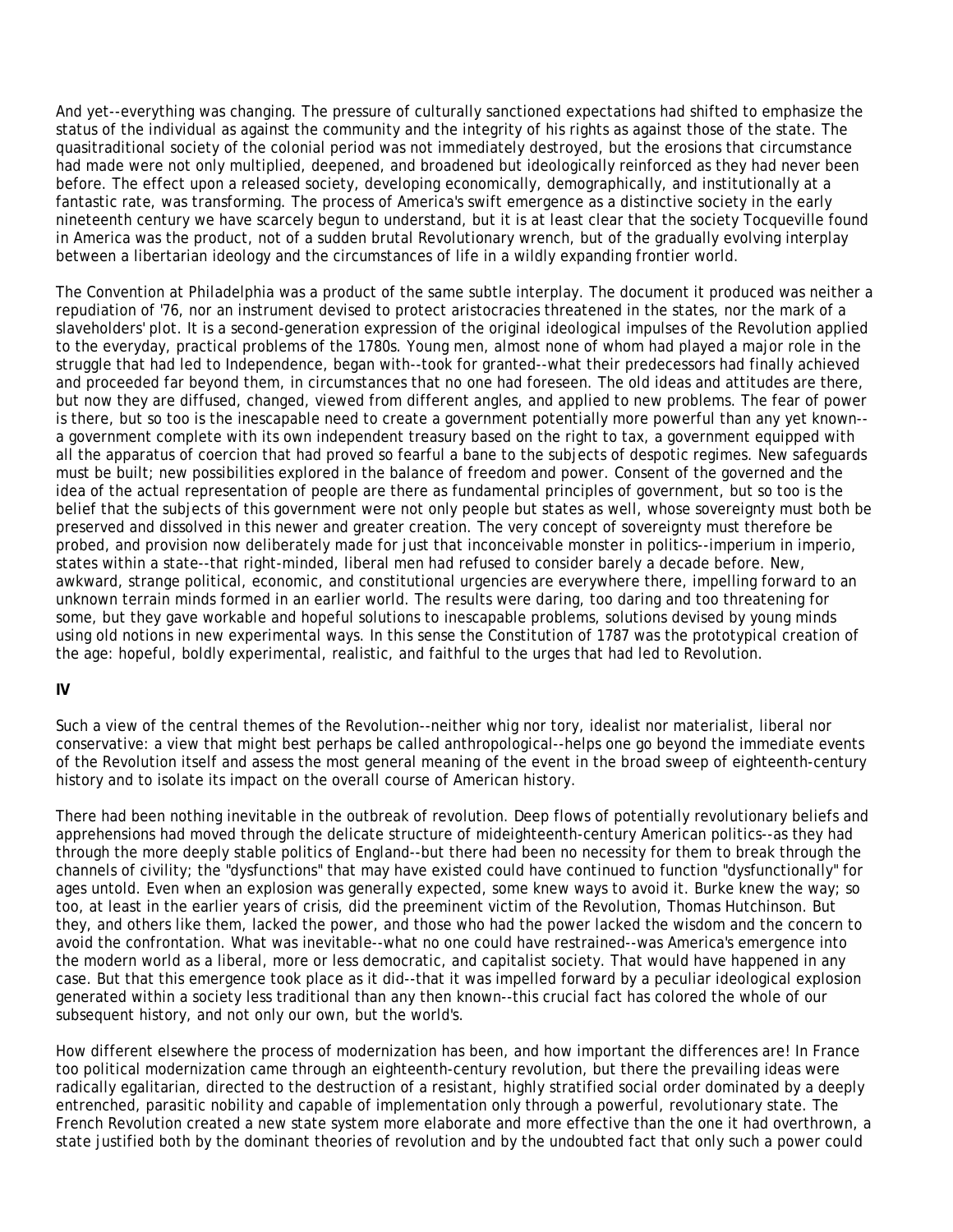dislodge the privileged world of the French ancien régime. In Germany two generations later an attempted liberal revolution failed altogether: its leaders could not break through the corporatist barriers that protected the urban workers or animate a sunken, conservative peasantry by appeals to laissezfaire. Traditionalism thereafter deepened in Germany and produced in the end a dynamic industrial regime politically so paternalistic and socially so regressive that it constituted a threat to liberalism everywhere.

But it is the contrast with England that is ultimately most revealing. For England's was the parent political culture, and there too, as in America, well before the end of the eighteenth century, social and economic changes had eroded the traditional order and laid the groundwork for a modern liberal state. But the state that in fact resulted in nineteenth-century England was profoundly different from the American state; the two societies differed as much in politics as in social organization. The constitutional starting point had been the same: a balance of socioconstitutional forces in a theoretically "mixed" monarchical state. But England's political modernization, which eliminated the crown and the House of Lords as effective political forces and elevated a slowly democratized and increasingly representative House of Commons to absolute power, moved gradually, through decades of change. Its creators were the most pragmatic and the least theoretical of politicians; they were more Tory than Whig, and their goal was stability through socio-economic upheavals and war. Burke's and the Rockinghams' "economical reform" and Pitt's fiscal reorganization were pragmatic responses to political pressures and the urgencies of war; they served no systematic effort to recast politics or the structure of the state. But they began the destruction of the system of "influence" through which the government of England for so long had been managed. And that was the merest beginning. Multiplying through the reigns of three weak and feckless kings, consolidated by threats from abroad and stresses at home, increments of change in England added bit by bit to the transforming of the eighteenth-century constitution. By the time of Peel's ministry of 1841 much was formally the same, but the essential structure had been rebuilt. All the powers of the state--executive, legislative, and administrative--had become concentrated in the majority leadership of the House of Commons, which was increasingly responsive to a broadening political world. The modern constitution, politics, and state--Bagehot's "cabinet government" supplemented by universal suffrage, national political parties, and an independent civil service--had evolved slowly and had gradually reshaped for modern use the system that Walpole had built. Somewhere deep within it there lay scattered elements of the configuration of ideas, fears, beliefs, and attitudes that had so engrossed the thoughts and so fired the imagination of opposition groups in eighteenth-century England and America; but they were now antique fragments, recognizable only by experts, cemented haphazardly into the new radicalism of Bentham, the Chartists, and Mill.

In America, however, this earlier opposition ideology survived intact and fundamentally shaped the emerging state. The modernization of American politics and government during and after the Revolution took the form of a sudden, radical realization of the program that had first been fully set forth by the opposition intelligentsia--the political moralists, the uncompromising republicans, the coffeehouse journalists, and the nostalgic Tories--in the reign of George the First. Where the English opposition, forcing its way against a complacent social and political order, had only striven and dreamed, Americans, driven by the same aspirations but living in a society in many ways modern, and now released politically, could suddenly act. Where the English opposition had vainly agitated for partial reforms in the fierce debates that had raged over the duration of Parliaments, over restraints on the press, over standing armies, and over the force of wealth and patronage in corrupting the guardians of popular rights, American leaders moved swiftly and with little social disruption to implement systematically the outermost possibilities of the whole range of radically libertarian ideas. **In the process they not only built permanently into the modern American state system the specific constitutional and political reforms that had been so passionately and so vainly sought for so long in opposition circles, but also infused into American political culture two inner drives, two central spirits, that would distinguish it ever after.**

They are the major themes of eighteenth-century radical libertarianism brought to realization here. The first is the belief that power is evil, a necessity perhaps but an evil necessity; that it is infinitely corrupting; and that it must be controlled, limited, restricted in every way compatible with a minimum of civil order. Written constitutions; the separation of powers; bills of rights; limitations on executives, on legislatures, and courts; restrictions on the right to coerce and to wage war--all express the profound distrust of power that lies at the ideological heart of the American Revolution and that has remained with us as a permanent legacy ever after. While in England the use of power became more concentrated in the passage to the modern state, and while in France and Germany it became more highly structured and more efficient, in America it became more diffused, more scattered, more open to suspicion, less likely ever to acquire a stable, unchallenged role in the conduct of public life.

The distrust of power, generated deep within the ideological origins of the Revolution, runs through the entire course of American history and is as potent an element in our national life today, when the instruments of power are so fearfully effective and the actuality of the state so overwhelming and inescapable, as it was two hundred years ago.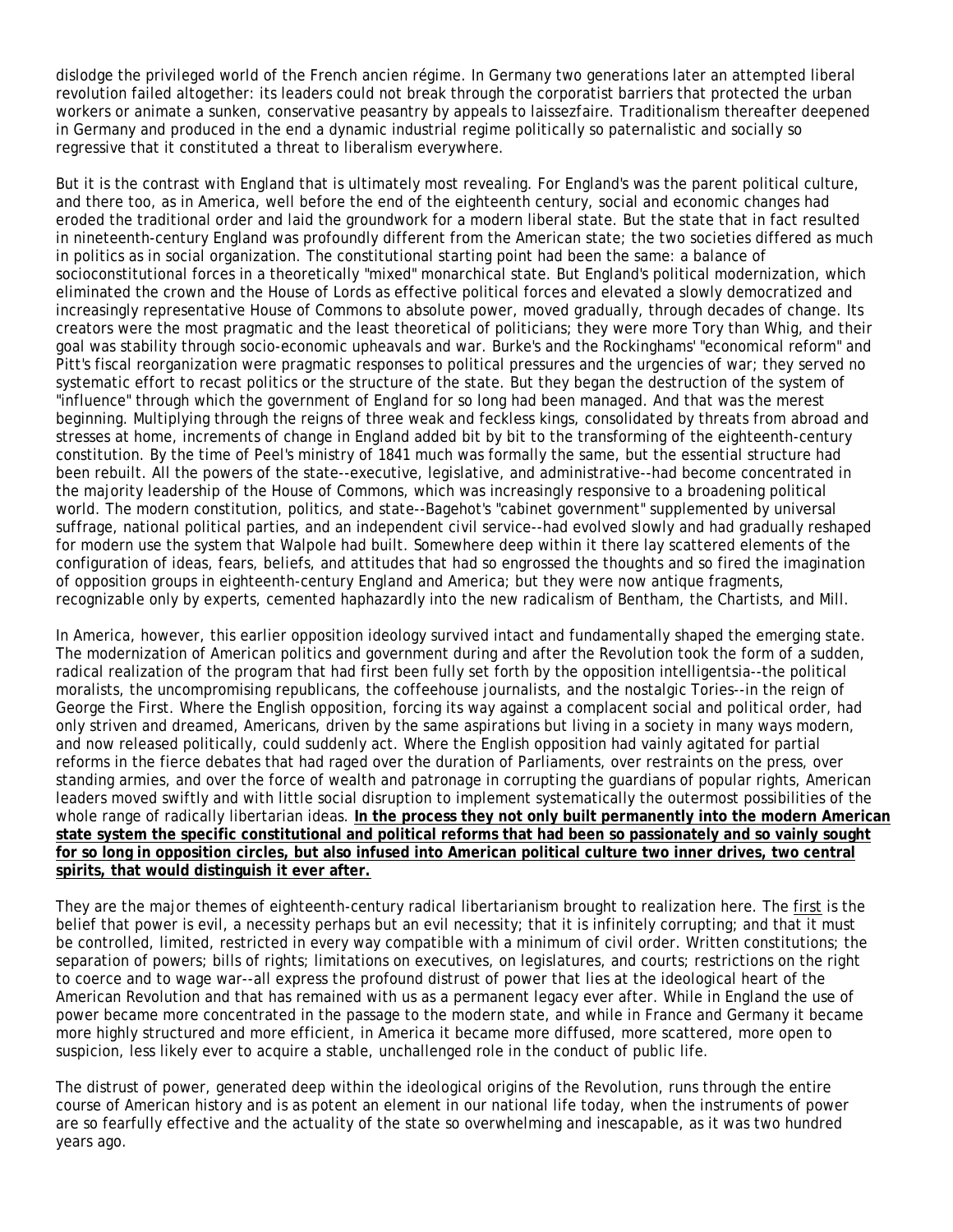Equally a part of our contemporary struggles is the second great theme that derives from the sources of Revolutionary ideology: the belief that through the ages it had been privilege --artificial, man-made and mansecured privilege, ascribed to some and denied to others mainly at birth--that, more than anything else except the misuse of power, had crushed men's hopes for fulfillment. Not all of the early eighteenth-century English opposition had been gripped by this belief. All elements had been concerned with corruption and with power, but this broad populist animus had drawn together quite different groups that shared only their common hatred of the Leviathan State and their fear of the swollen politico-financial powers that, they believed, had created it. Some had been liberal--believers, that is, in the Jeffersonian ideal of the atomic individual and of a free community of independent yeomen freeholders; but some had been reactionary, or at least, like Bolingbroke, romantically nostalgic: they had sought not a broadening of the individual's self-determination but a return to a lost society of articulated statuses and elaborated hierarchies in which privilege counted for more rather than for less than it did in the modernizing world of eighteenth-century England. Americans had almost never shared these latter views, even in the proprietary and plantation colonies where the social reality might have seemed most congruous; and when the Revolution moved from the negative, critical phase of the years before Independence to the constructive era that followed, this reactionary strand of thought was simply ignored, to be taken up only occasionally thereafter by men who scarcely knew the context from which it was derived; and the radical-libertarian impulse swept forward. The dominant belief struck at the heart of the privileged world. Everywhere in America the principle prevailed that in a free community the purpose of institutions is to liberate men, not to confine them, and to give them the substance and the spirit to stand firm before the forces that would restrict them. To see in the Founders' failure to destroy chattel slavery the opposite belief, or some self-delusive hypocrisy that somehow condemns as false the liberal character of the Revolution--to see in the Declaration of Independence a statement of principles that was meant to apply only to whites and that was ignored even by its author in its application to slavery, and to believe that the purpose of the Constitution was to sustain aristocracy and perpetuate black bondage--is, I believe, to fundamentally misread the history of the time.

To condemn the founders of the Republic for having tolerated and perpetuated a society that rested on slavery is to expect them to have been able to transcend altogether the limitations of their own age. The eighteenth century was a brutal age. Human relations in British society were savage in a hundred different ways. In the placid countryside and sleepy market towns of eighteenth-century England, J. H. Plumb writes, the starving poor were run down by the yeomanry, herded into jails, strung up on gibbets, transported to the colonies. No one cared. This was a part of life like the seasons, like the deep-drinking, meat-stuffing orgies of the good times and bumper harvests. The wheel turned, some were crushed, some favoured. Life was cheap enough. Boys were urged to fight. Dogs baited bulls and bears. Cocks slaughtered each other for trivial wagers. . . . Death came so easily. A stolen penknife and a boy of ten was strung up at Norwich; a handkerchief, taken secretly by a girl of fourteen, brought her the noose. Every six weeks London gave itself to a raucous fete as men and women were dragged to Tyburn to meet their end at the hangman's hands. The same violence, the same cruelty, the same wild aggressive spirit infused all ranks of society. . . . Young aristocrats --the Macaronis--fantastically and extravagantly dressed, rip-roared through the town, tipping up night watchmen, beating up innocent men and women. Jails and workhouses resembled concentration camps; starvation and cruelty killed the sick, the poor and the guilty. . . . Vile slums in the overcrowded towns bred violent epidemics; typhoid, cholera, smallpox ravaged the land.5

Chattel slavery was brutal and degrading, but as far as the colonists knew, slavery in one form or another had always existed, and if it was brutal and degrading, so too was much else of ordinary life at the lower levels of society. Only gradually were men coming to see that this was a peculiarly degrading and a uniquely brutalizing institution, and to this dawning awareness the Revolution made a major contribution. To note only that certain leaders of the Revolution continued to enjoy the profits of so savage an institution and in their reforms failed to obliterate it inverts the proportions of the story. What is significant in the historical context of the time is not that the liberty-loving Revolutionaries allowed slavery to survive, but that they--even those who profited directly from the institution--went so far in condemning it, confining it, and setting in motion the forces that would ultimately destroy it. For they were practical and moderate men, though idealistic and hopeful of human progress. Their mingling of the ideal and the real, their reluctance to allow either element to absorb the other altogether, their refusal, in a word, to allow the Revolutionary movement to slide off into fanaticism, is one of the Revolution's most important features. And of this, as of so much else, Jefferson is the supreme exemplar: in him a ruthless practicality mingled so incongruously with a sublime idealism that his personality seemed to his enemies, as it has seemed to modern historians concentrating on his "darker side," to have been grossly lacking in integrity. All of the Founders hoped to create a free society in America; not all of them could, or would, recognize, as Jefferson did, that this could only end in the destruction of chattel slavery. And those who recognized this and who strove to break the hold of this vicious institution so long before its condemnation became a common moral stance acted within a system of priorities that limited what they could achieve.